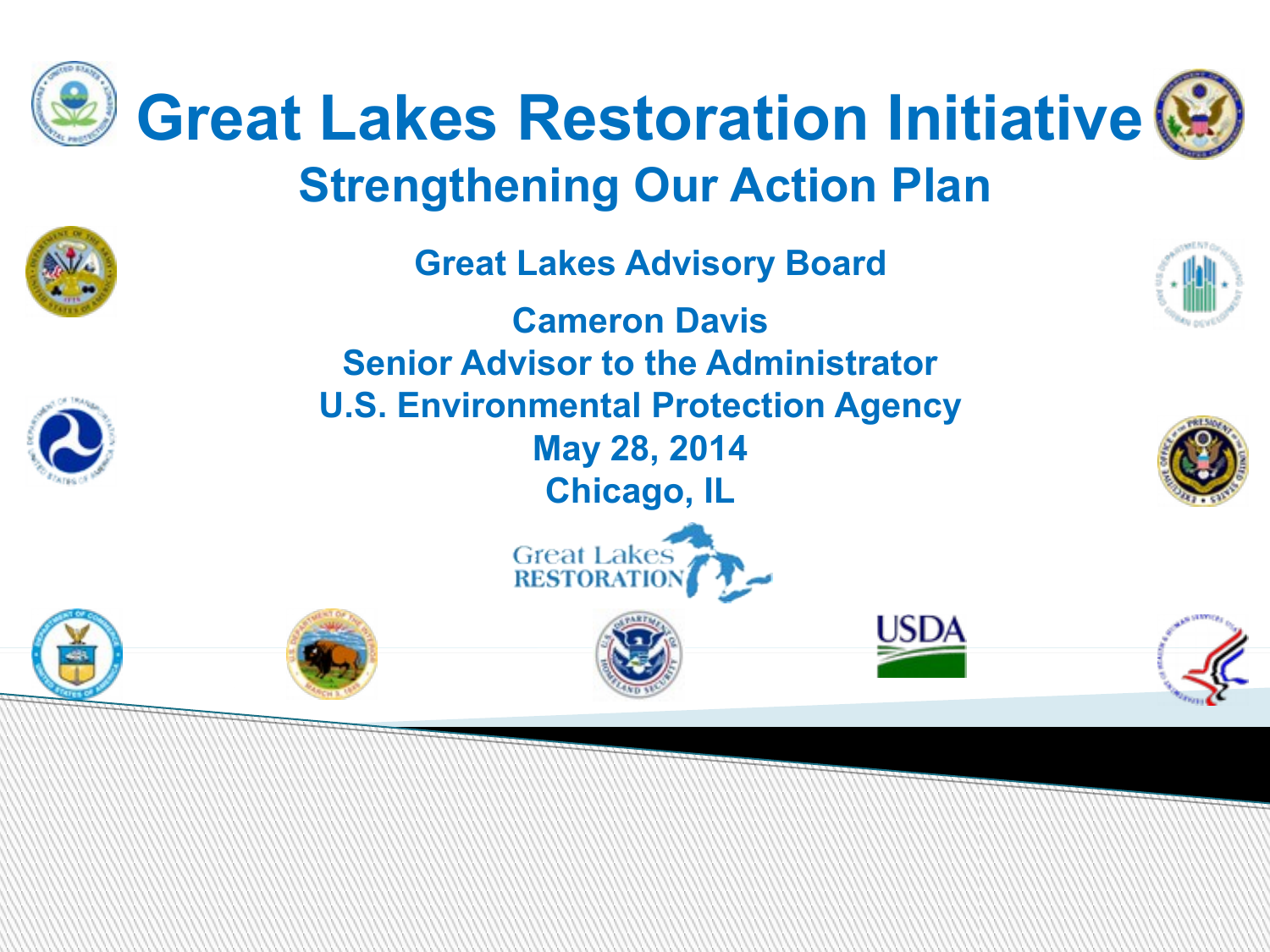## **Agenda**

- Welcome on behalf of IATF
- ▶ Action Plan FY10-14
	- Results
- ▶ Action Plan FY 15-19
	- Timeline
	- "Leaner" and more focused
	- Responsive to input
	- Focus area by focus area summary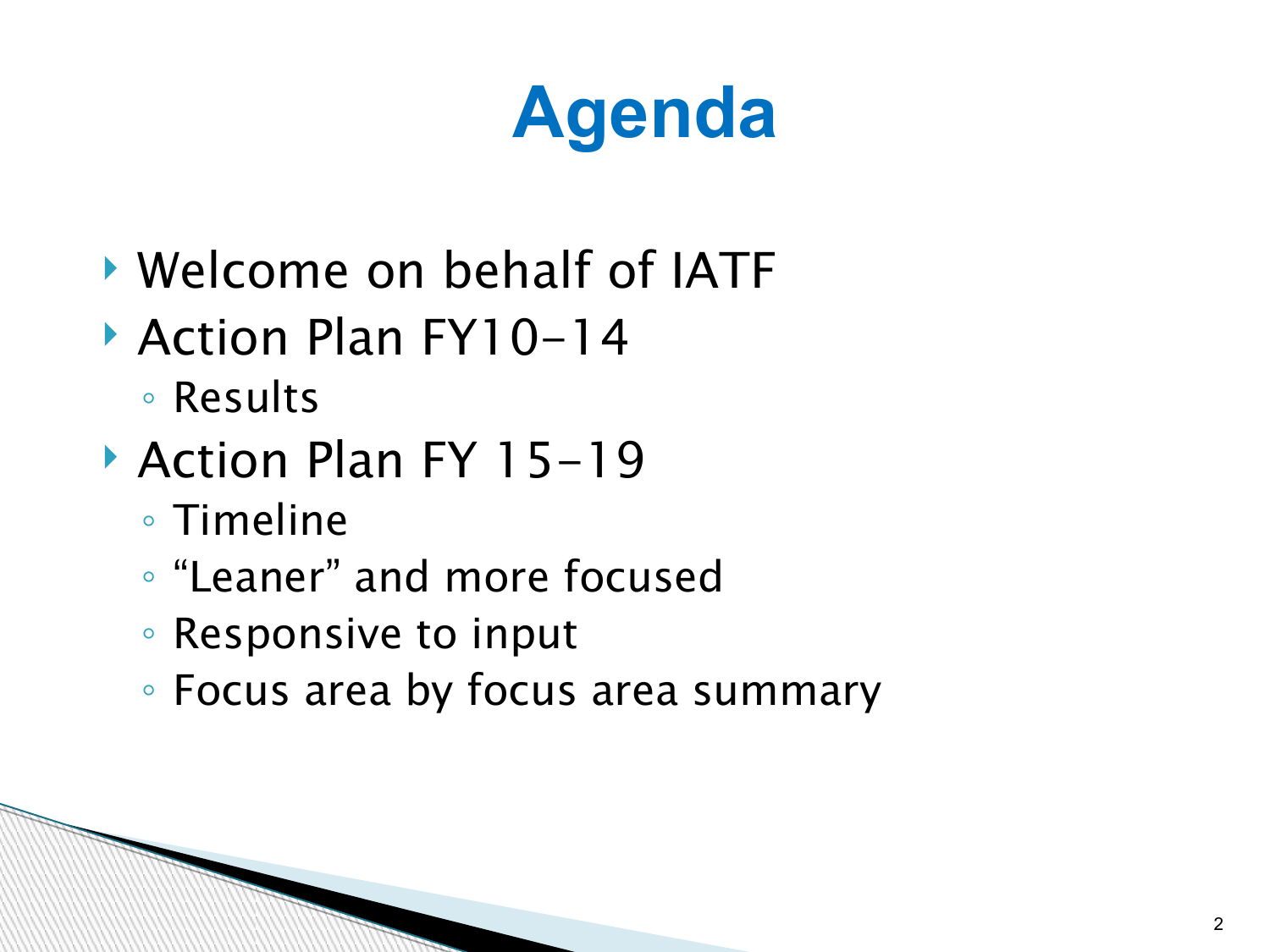- ▶ The agencies have removed 50 Beneficial Use Impairments at 18 Areas of Concern since 2009.
- ▶ Led by White House Council on Environmental Quality, federal, state, provincial and municipal partners have helped keep silver and bighead carp from becoming established in the Great Lakes.
- As of the last Report to Congress, the agencies are meeting or exceeding 18 of 28 Measures of Progress. More work remains to be done under six Measures and for four Measures data are not yet available to accurately assess progress.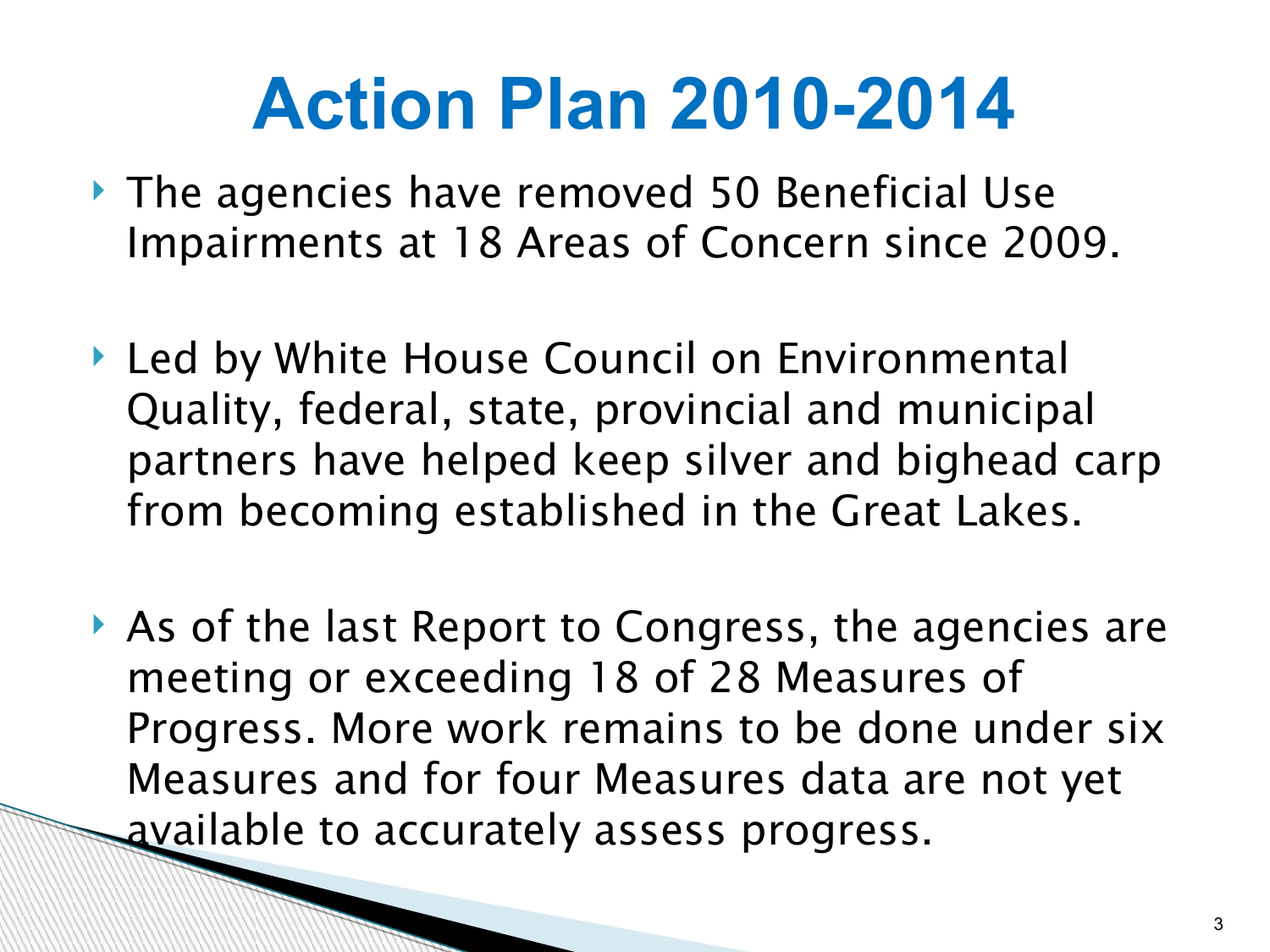#### Timeline

- Anticipate release of draft in first full week of June
- No formal public comment period.
- Input most helpful within first 30 days of draft release, but will consider comments until finalized.
- Input can be through GLRI Public Engagement web page and email address: [actionplan@glnpo.net](mailto:actionplan@glnpo.net)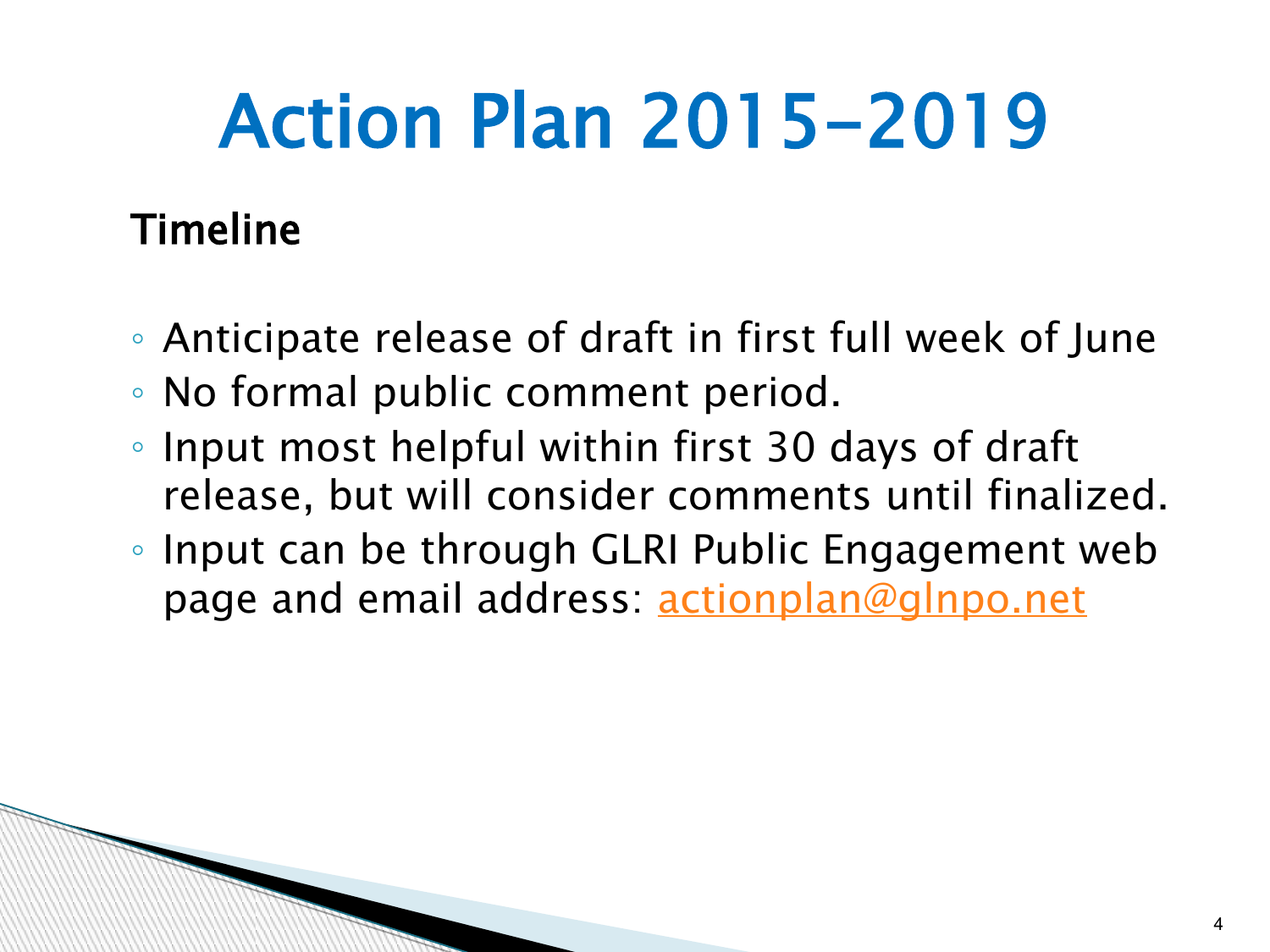#### Responsive to Input

- Your input in 2013 through public meetings, webinars and individual stakeholder conference calls (virtual unanimity that Action Plan I identified the right problems).
- Great Lakes Advisory Board.
- $\circ$  GAO.
- Science Advisory Board.

- What the Action Plan is not
	- Recognizes GLRI supplements, does not supplant, base budgets.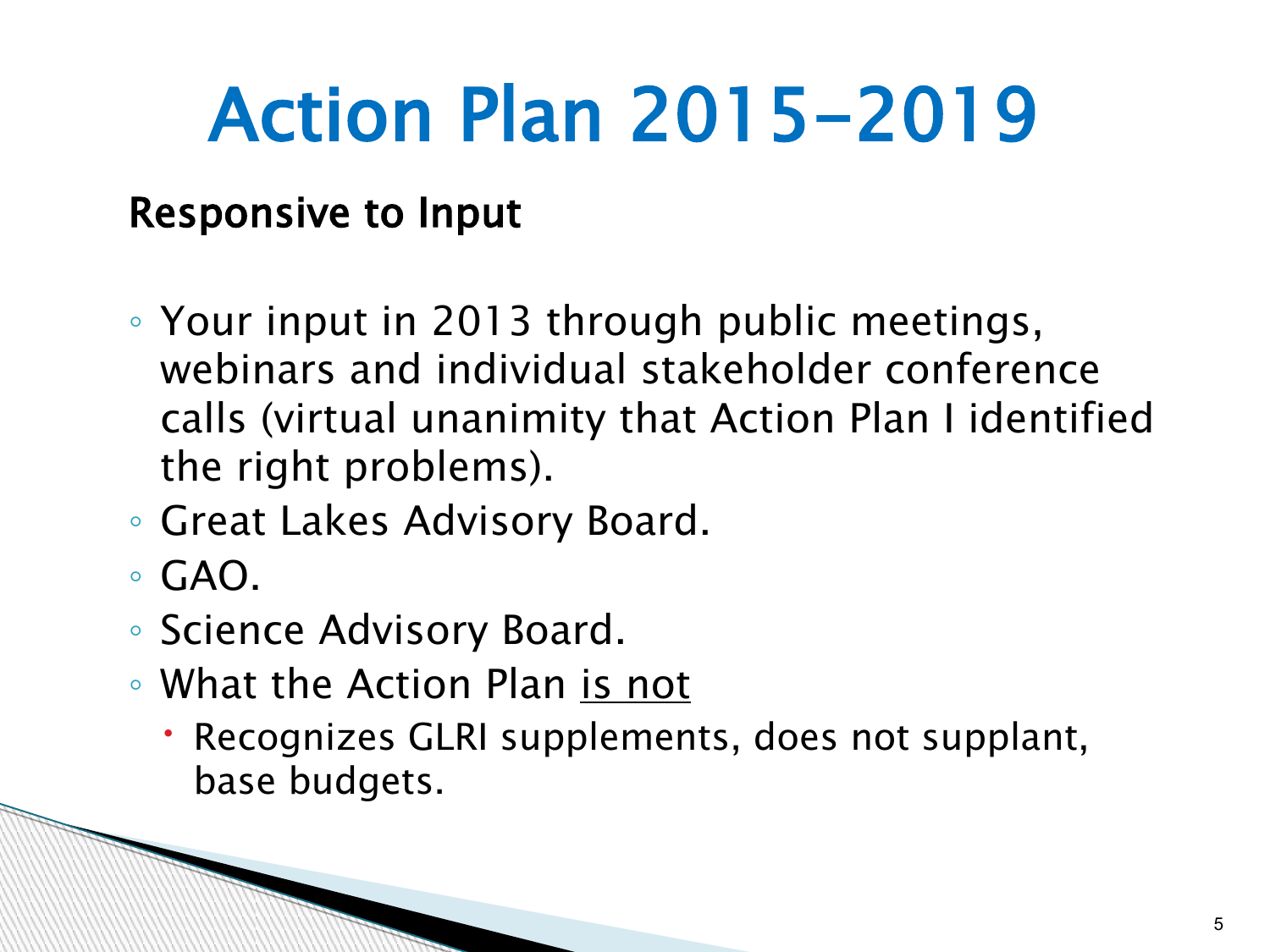#### Leaner & More Focused

- Budget reductions.
- Tracks only what can be achieved under GLRI. This will paint a more accurate picture of what GLRI is accomplishing.
- Under each Focus Area you will see:
	- Principal Initiatives.
	- Commitments.

- Measures of Progress (with "baselines," and "universe," many with annual targets).
- Tied to long-term goals.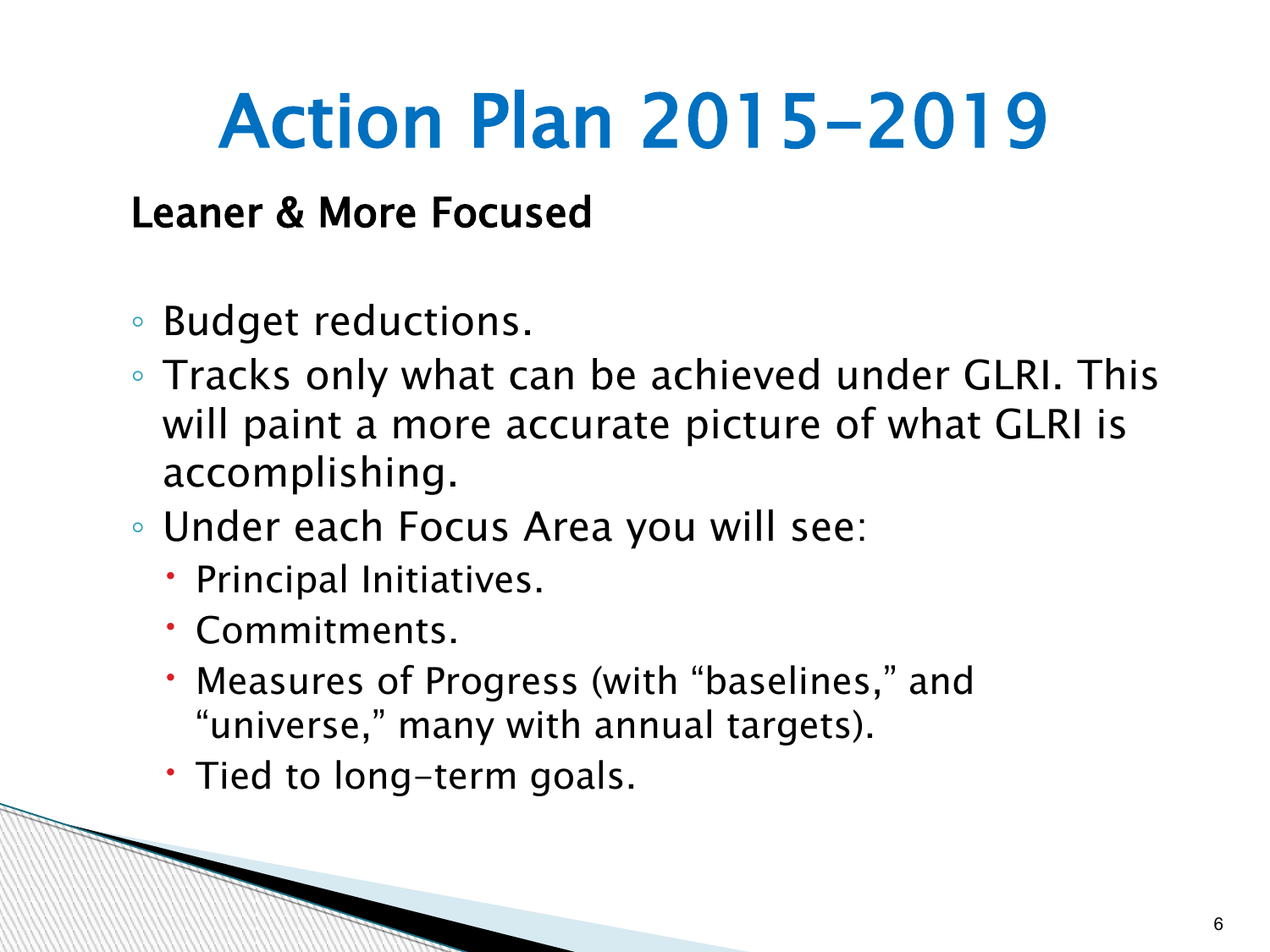Focus Area 1: Toxic Substances & AOCs

- ▶ Principal Initiative: Remediate, Restore and Delist Areas of Concern.
- ▶ Commitment: Implement management actions necessary to remove Beneficial Use Impairments and delist AOCs.
- Measures of Progress with Annual Targets:
- ▶ AOCs where all management actions necessary for delisting have been implemented.
- ▶ AOC BUIs removed.

**Communications**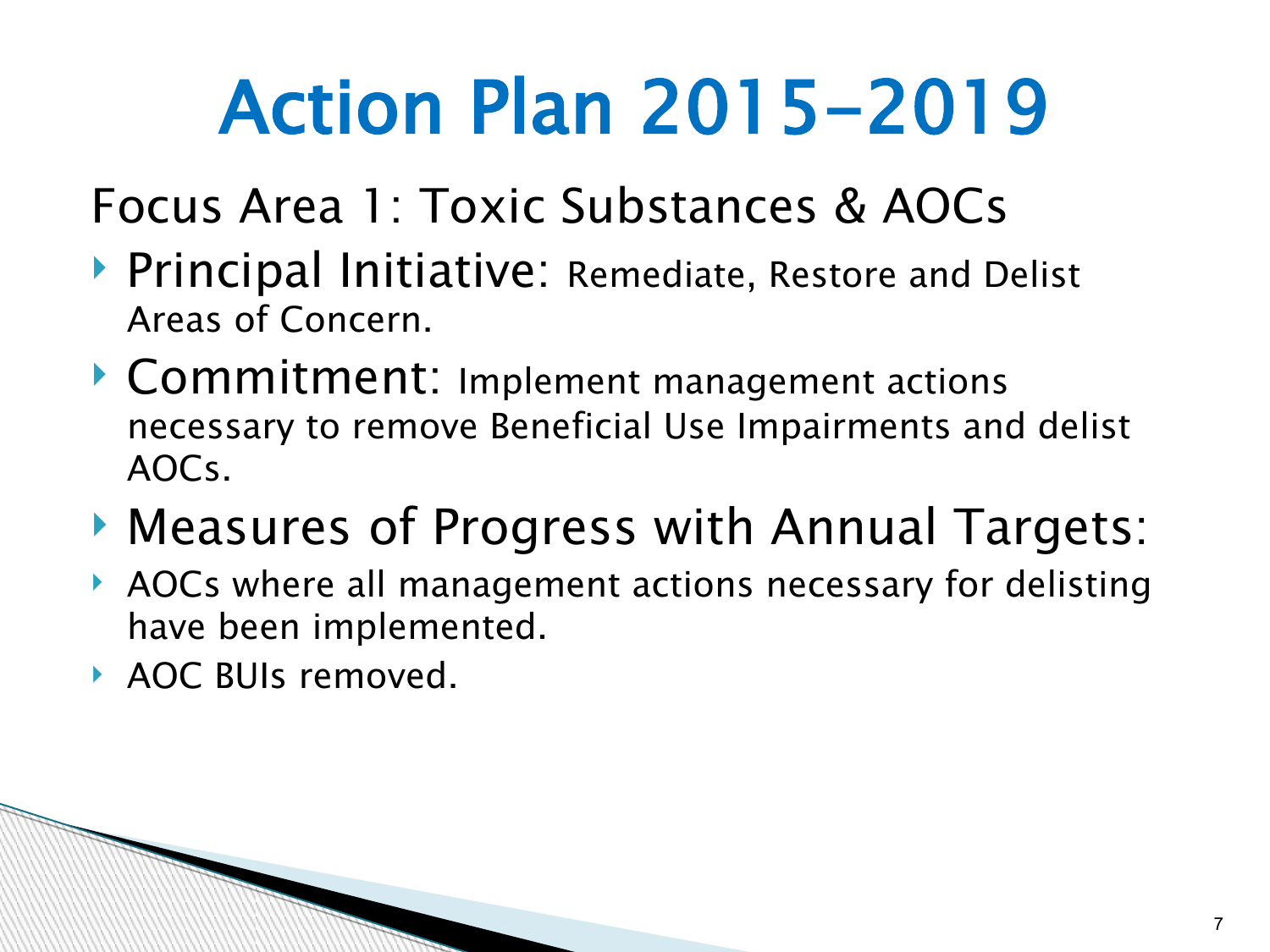### Focus Area 1: Toxic Substances & AOCs

▶ Principal Initiative: Increase knowledge about contaminants in Great Lakes fish and wildlife.

#### Commitments:

**Communications** 

- Reduce human exposure to contaminants from Great Lakes fish consumption.
- Identify emerging contaminants and assess impacts on Great Lakes fish and wildlife.

- Number of people provided information on the risks and benefits of Great Lakes fish consumption by GLRI-funded projects.
- Number of GLRI-funded projects that identify and assess impacts of emerging contaminants on Great Lakes fish and wildlife.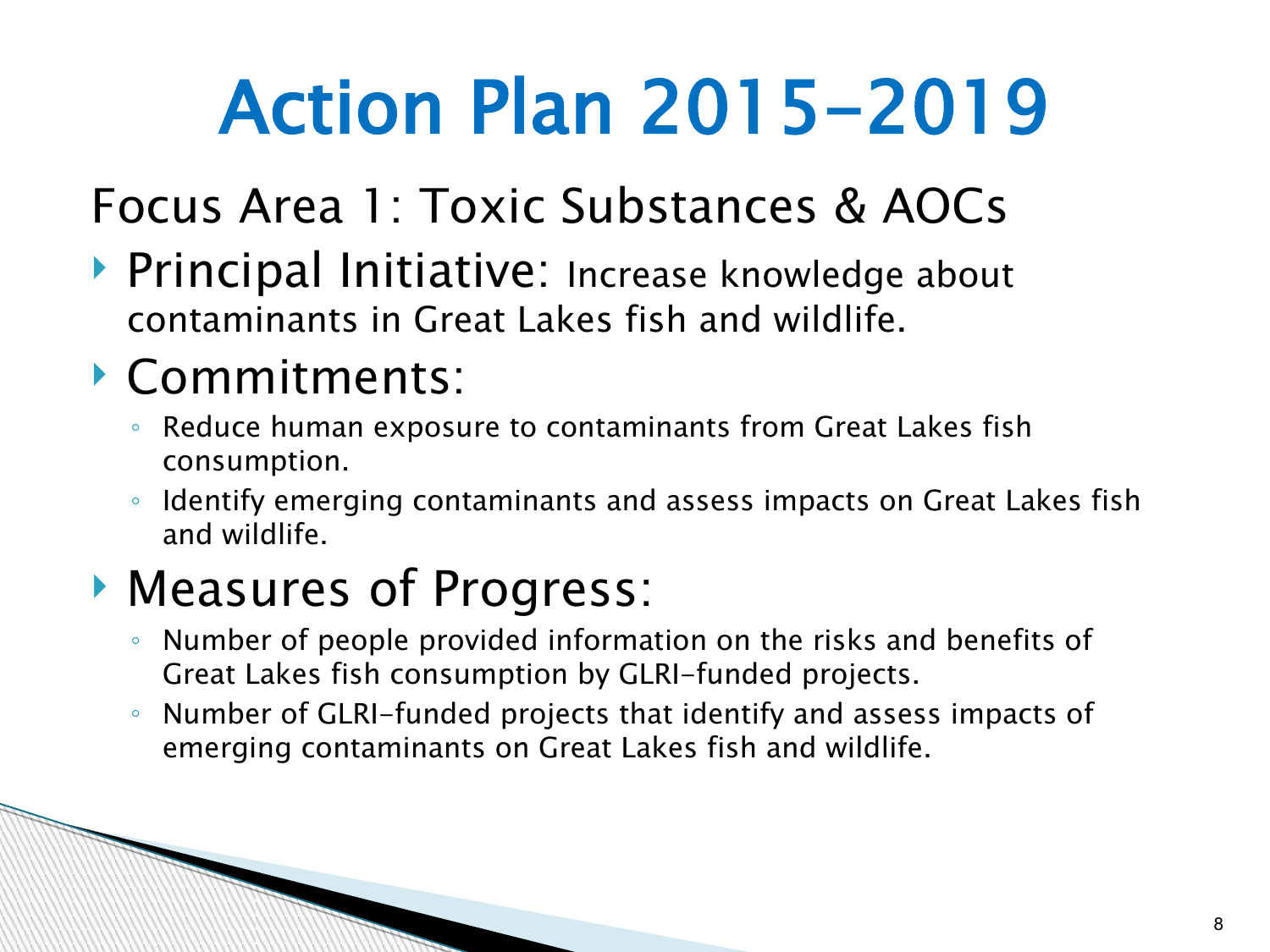- FA2: Invasive Species
- **Principal Initiative:** Prevent new introductions of invasive species.

### Commitments:

- Block pathways through which aquatic invasive species can be introduced to the Great Lakes ecosystem.
- Conduct early detection monitoring activities.
- Work with Great Lakes states to conduct rapid response actions or exercises.

### Measures of Progress:

- Number of GLRI-funded projects that block pathways through which aquatic invasive species can be introduced to the Great Lakes ecosystem.
- Number of GLRI-funded early detection monitoring activities conducted.

### Measures of with Annual Targets:

◦ Number of GLRI-funded Great Lakes rapid responses or exercises conducted.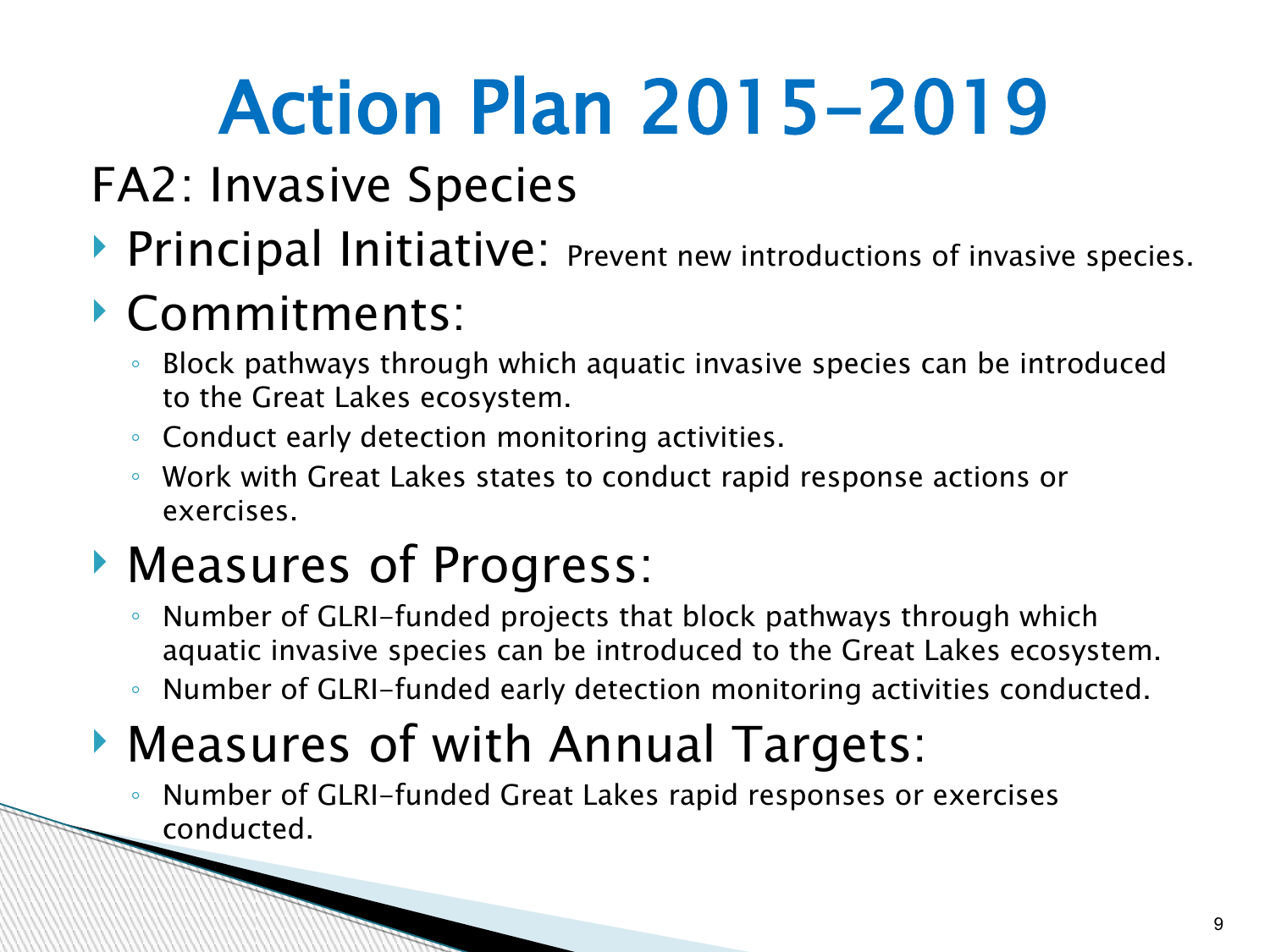- FA2: Invasive Species
- **Principal Initiative:** Control established invasive species.
- Commitments:
	- Implement control projects for GLRI-targeted invasive species.
- Measures of Progress:
	- Number of tributary miles protected by GLRI-funded projects.
- Measures of with Annual Targets:
	- Number of aquatic/terrestrial acres controlled by GLRI-funded projects.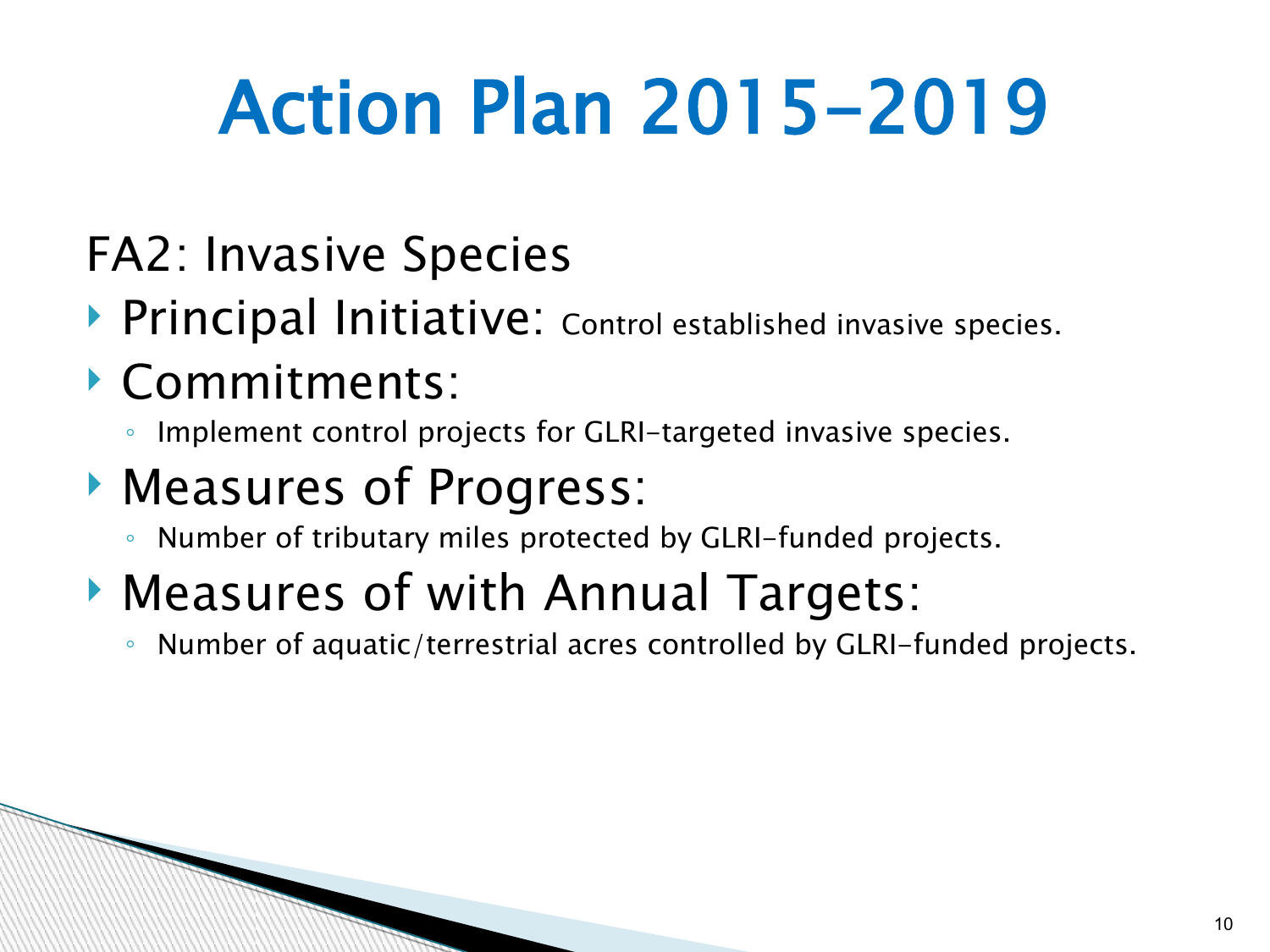### FA2: Invasive Species

▶ Principal Initiative: Develop invasive species control technologies and refine management techniques.

#### Commitments:

**Communications** 

- Develop/enhance technologies and methods to prevent the introduction and to control the spread of invasive species.
- Develop/enhance invasive species-specific collaboratives to support rapid responses and communicate the latest control and management techniques.

- Number of technologies and methods field tested by GLRI-funded projects.
- Number of collaboratives developed/enhanced with GLRI funding.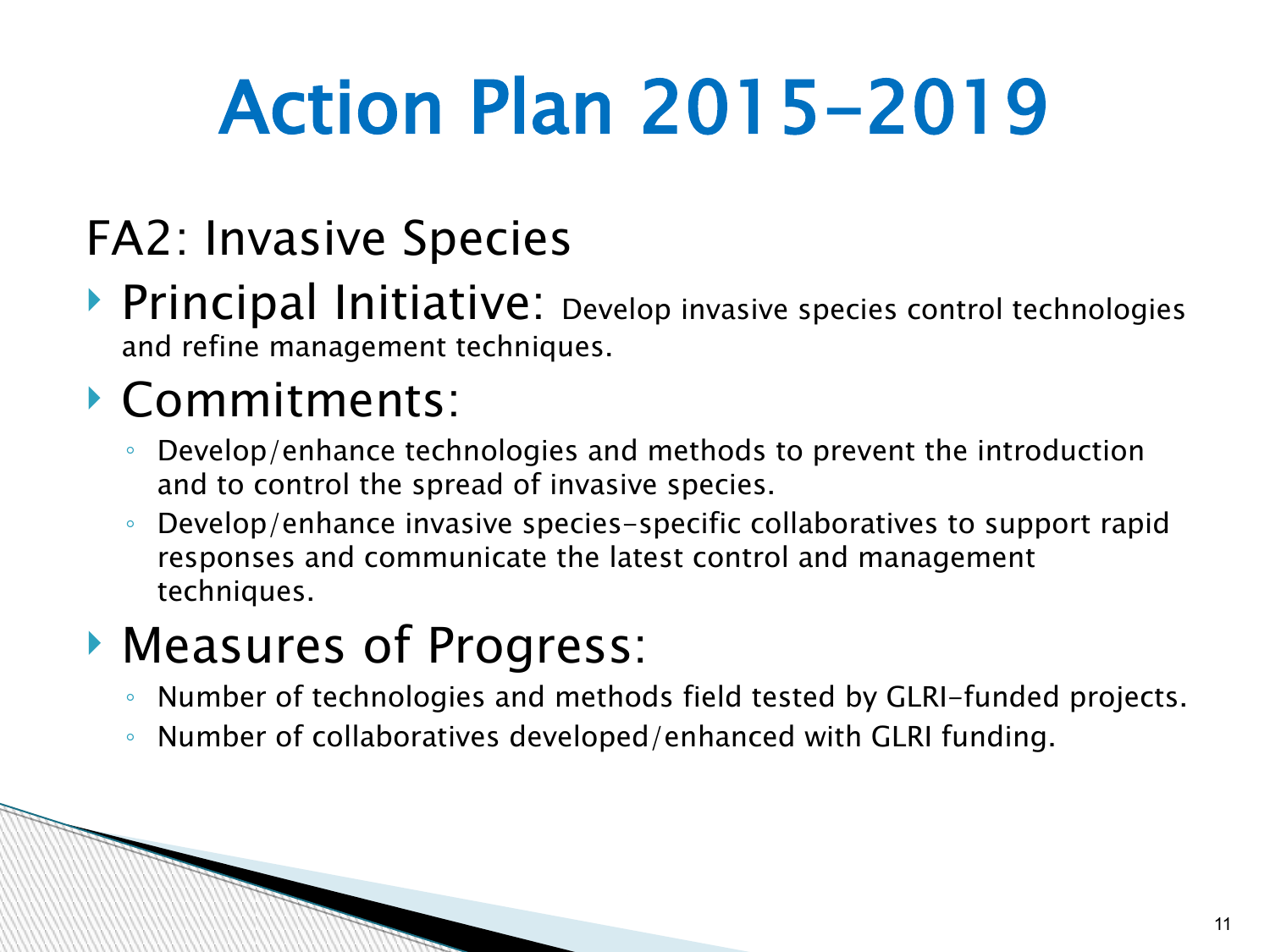### FA3: NPS Pollution Impacts on NS Health

▶ Principal Initiative: Reduce nutrient loads from agricultural watersheds

#### Commitment:

**Communication** 

◦ Implement agricultural practices or other nutrient reduction practices in GLRI targeted watersheds.

#### Measures of Progress:

- Number of GLRI-funded nutrient and sediment reduction projects in targeted watersheds (measured in acres).
- Measured nutrient and sediment reductions from monitored GLRI-funded projects in targeted watersheds (measured in pounds)

### Measures of with Annual Targets:

◦ Predicted nutrient and sediment reductions from GLRI-funded projects in targeted watersheds (measured in pounds)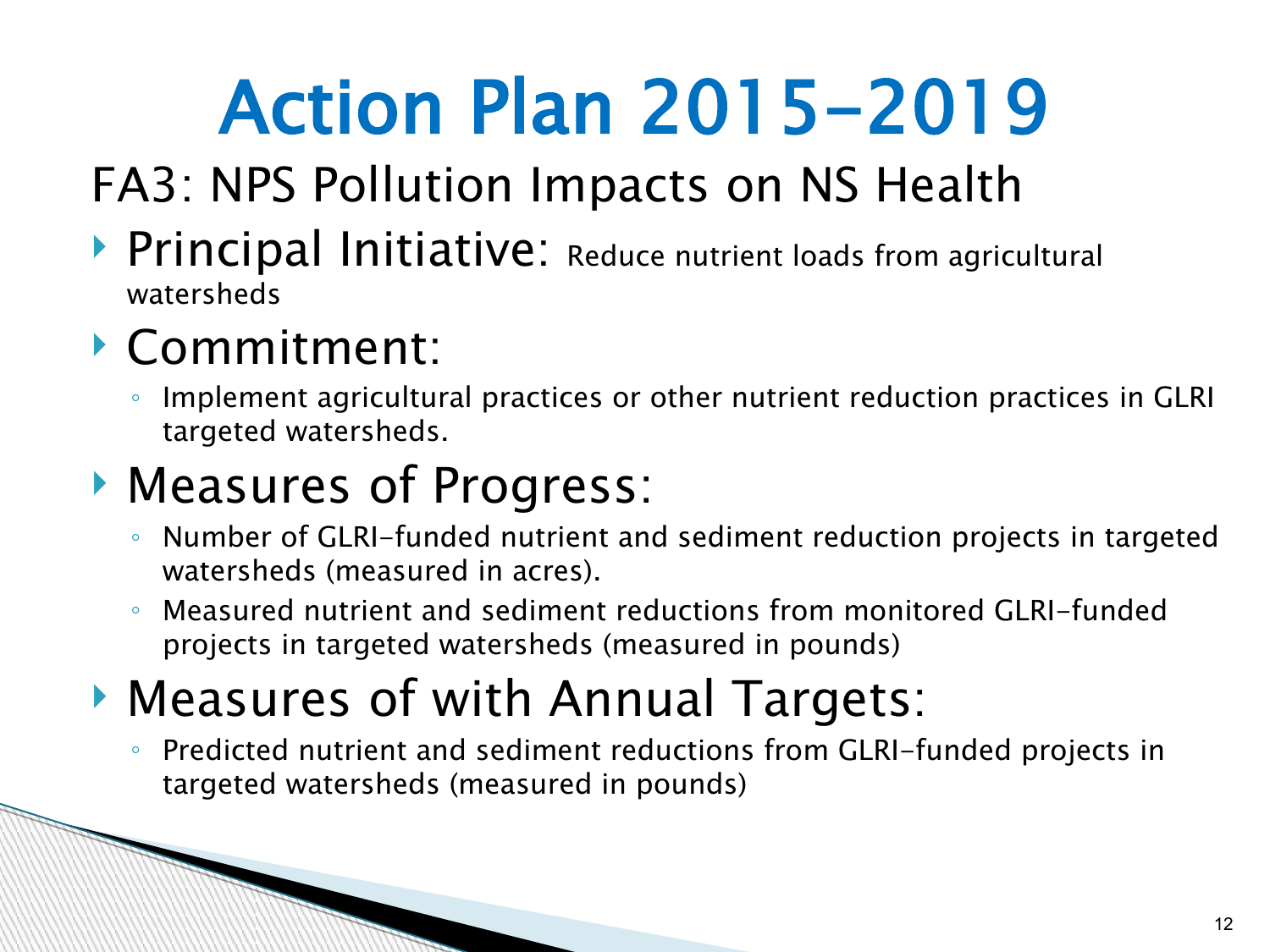### FA3: NPS Pollution Impacts on NS Health

**Principal Initiative:** Reduce untreated runoff from urban watersheds.

### Commitment:

**Communications** 

◦ Implement watershed management projects in urban areas that have adopted a watershed strategy.

### Measures of Progress:

- Number of GLRI-funded projects implemented to reduce the impacts of untreated urban runoff on the Great Lakes.
- Measured volume of untreated urban runoff captured or treated by monitored GLRI-funded projects.

### Measures of with Annual Targets:

◦ Predicted volume of untreated urban runoff captured or treated by GLRIfunded projects.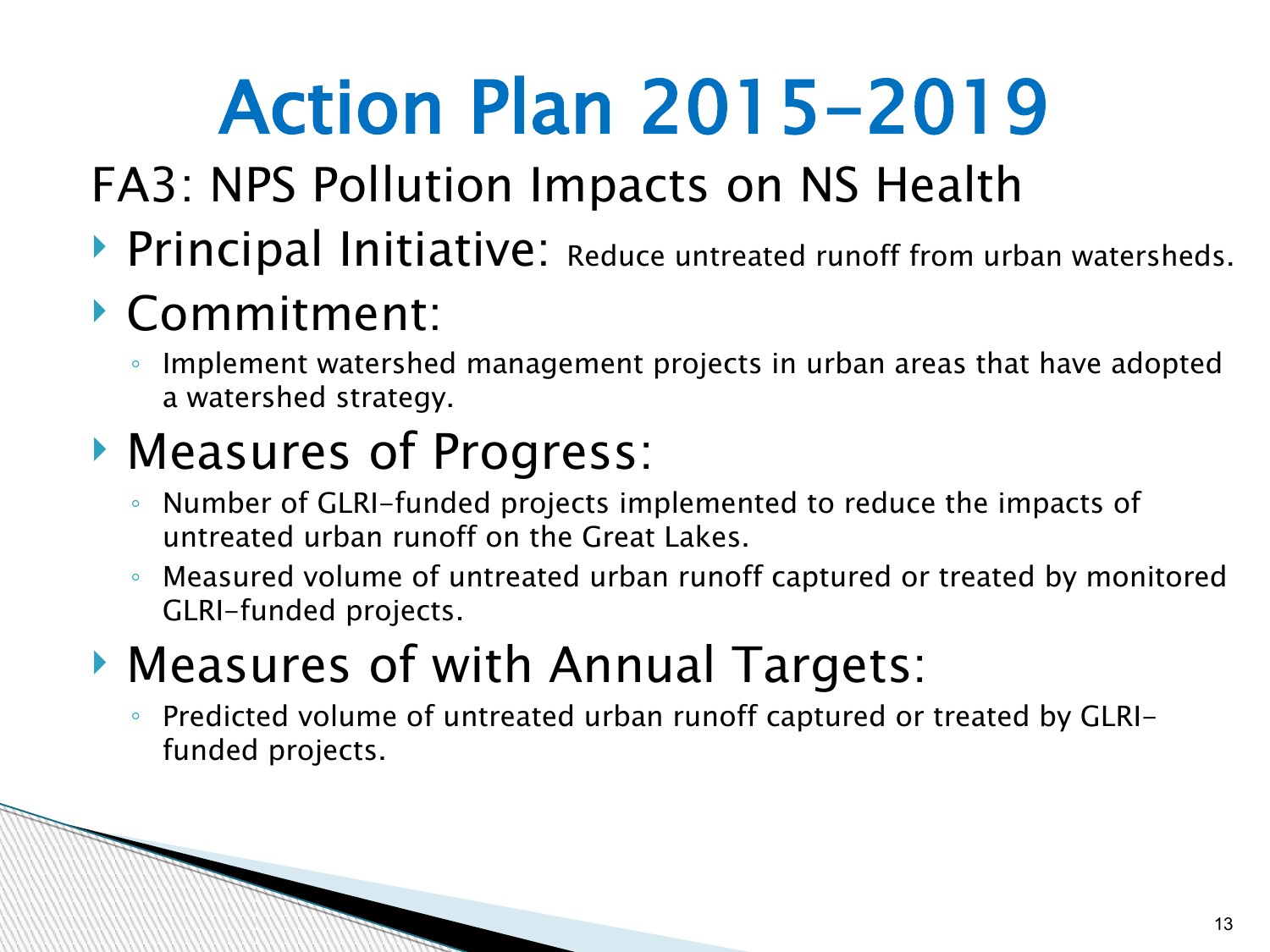### FA4: Habitat and Species

**Principal Initiative:** Protect, restore and enhance habitats to help sustain healthy populations of native species.

#### Commitments:

**Communications** 

- Remove or bypass barriers on Great Lakes tributaries to facilitate fish passage.
- Protect, restore and enhance Great Lakes coastal wetlands.
- Protect, restore and enhance GLRI-targeted habitats in the Great Lakes basin .

### Measures of with Annual Targets:

- Number of miles of Great Lakes tributaries reopened by GLRI-funded projects.
- Number of miles of Great Lakes shoreline and riparian corridors protected, restored and enhanced by GLRI-funded projects.
- Number of acres of Great Lakes coastal wetlands protected, restored and enhanced by GLRI-funded projects.
- Number of acres of other habitats in the Great Lakes basin protected, restored and enhanced by GLRI-funded projects.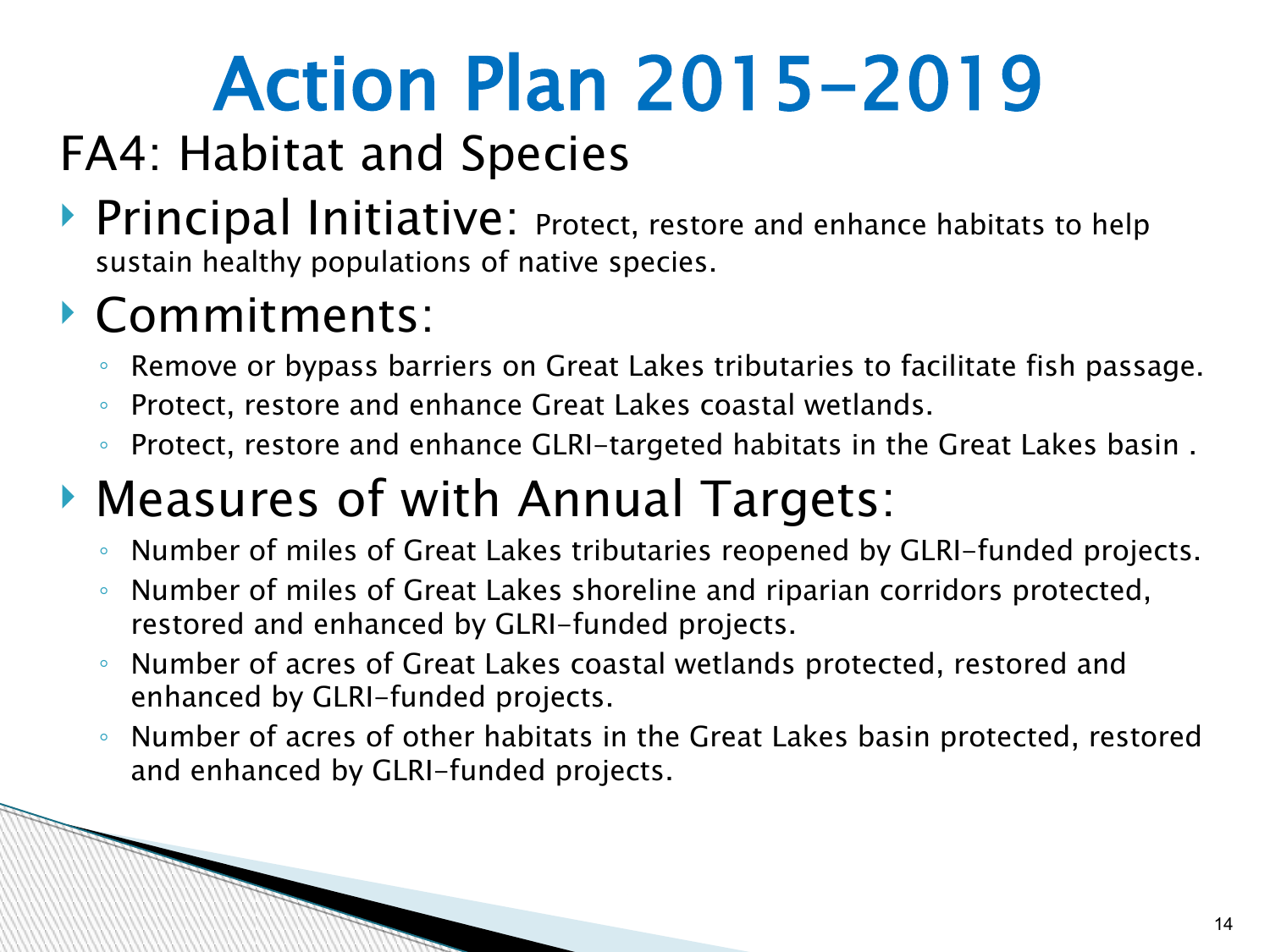### FA4: Habitat and Species

**Principal Initiative:** Maintain, restore and enhance populations of native species.

#### Commitments:

- Promote the recovery of priority federally-listed endangered, threatened and candidate species.
- Promote self-sustaining populations of GLRI-targeted native, non-threatened and non-endangered species.

### Measures of Progress:

- Number of GLRI-funded projects that promote recovery of federally-listed endangered, threatened, and candidate species.
- Number of GLRI-funded projects that promote populations of native nonthreatened and non-endangered species self-sustaining in the wild.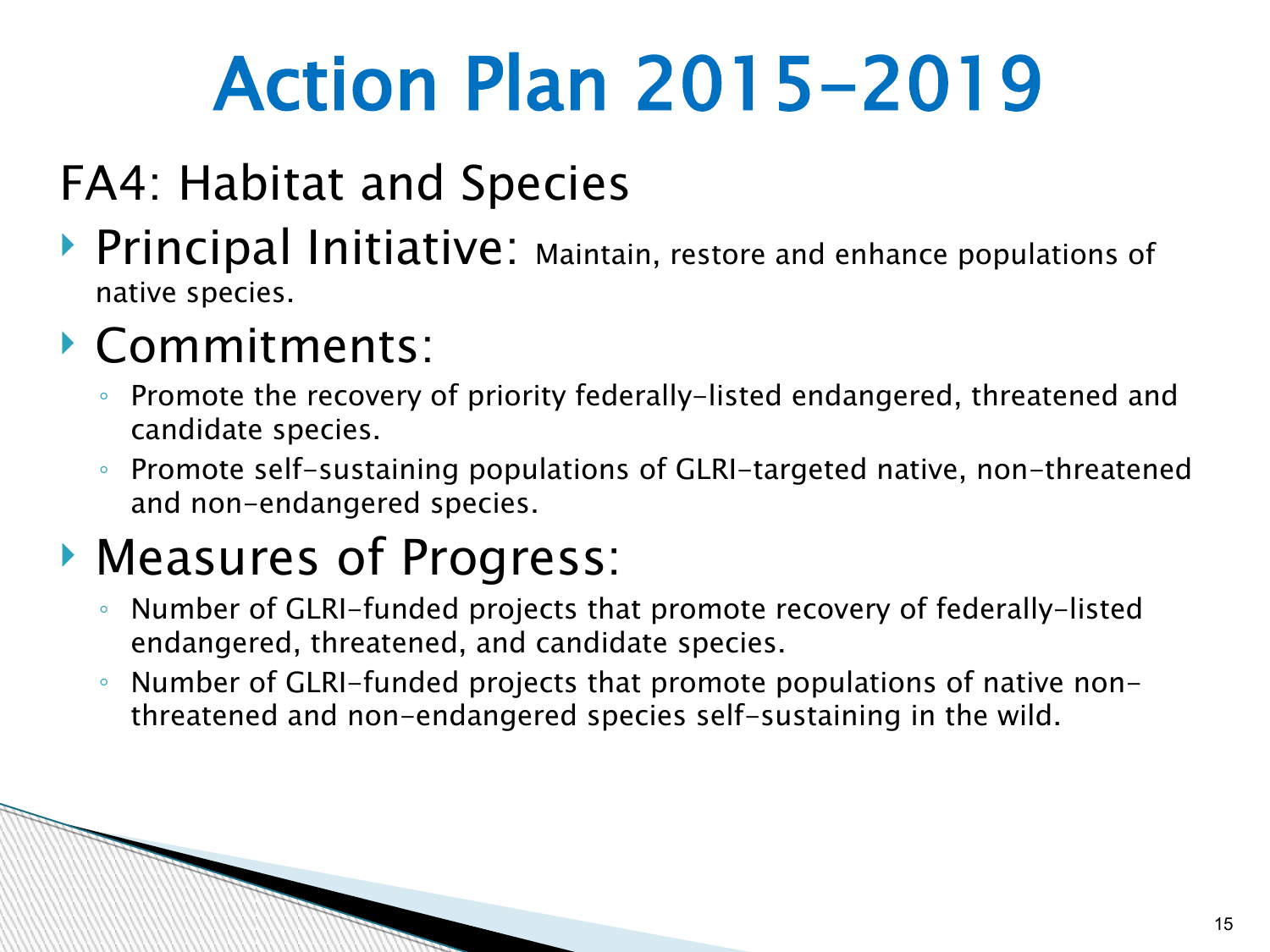#### FA5: Integrated Solutions to Cross-Cutting Issues

▶ Principal Initiative: Ensure climate resiliency of GLRI-funded projects.

#### Commitment:

**Communications** 

◦ Incorporate climate resiliency criteria in project selection processes.

- By 2016, a standardized set of climate resiliency criteria will be developed for GLRI-projects.
- Starting in 2017, projects will include climate resiliency criteria in planning and implementation.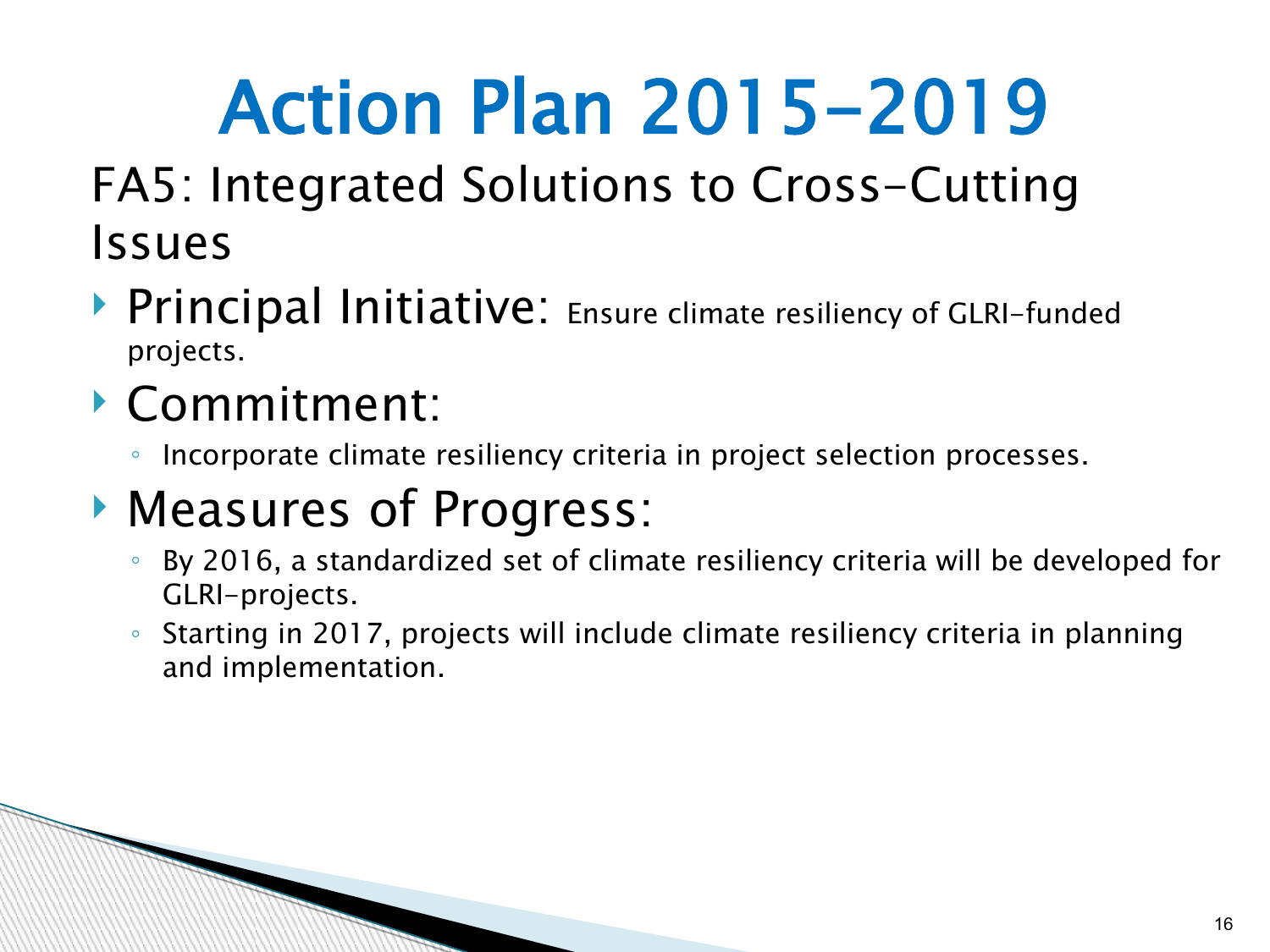#### FA5: Integrated Solutions to Cross-Cutting Issues

▶ Principal Initiative: Educate the next generation about the Great Lakes ecosystem.

#### Commitment:

◦ Promote Great Lakes-based environmental education and stewardship, with a focus on educator training.

### Measures of Progress:

◦ Number of educators trained through GLRI-funded projects.